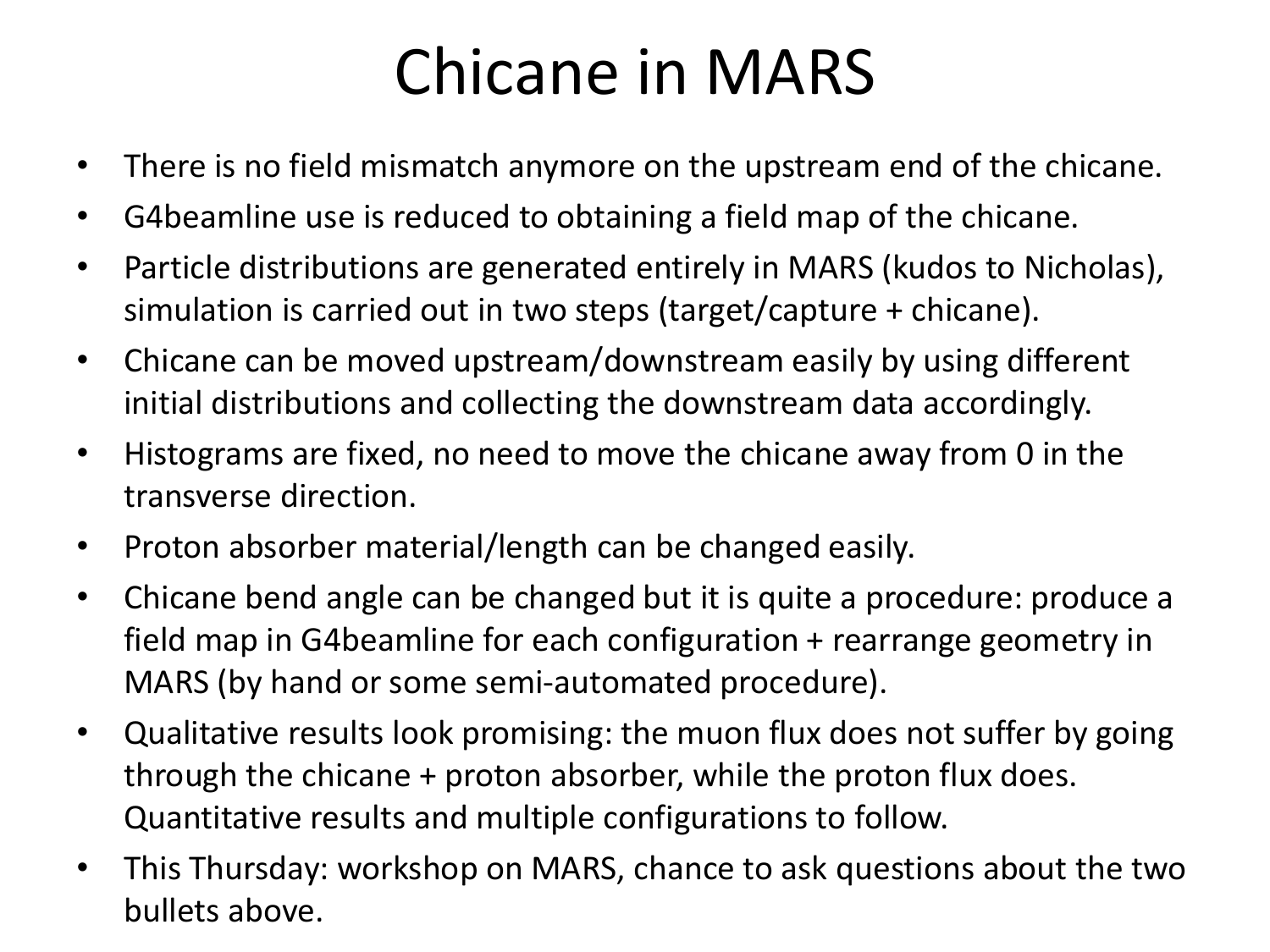## Muon flux (top/side view)

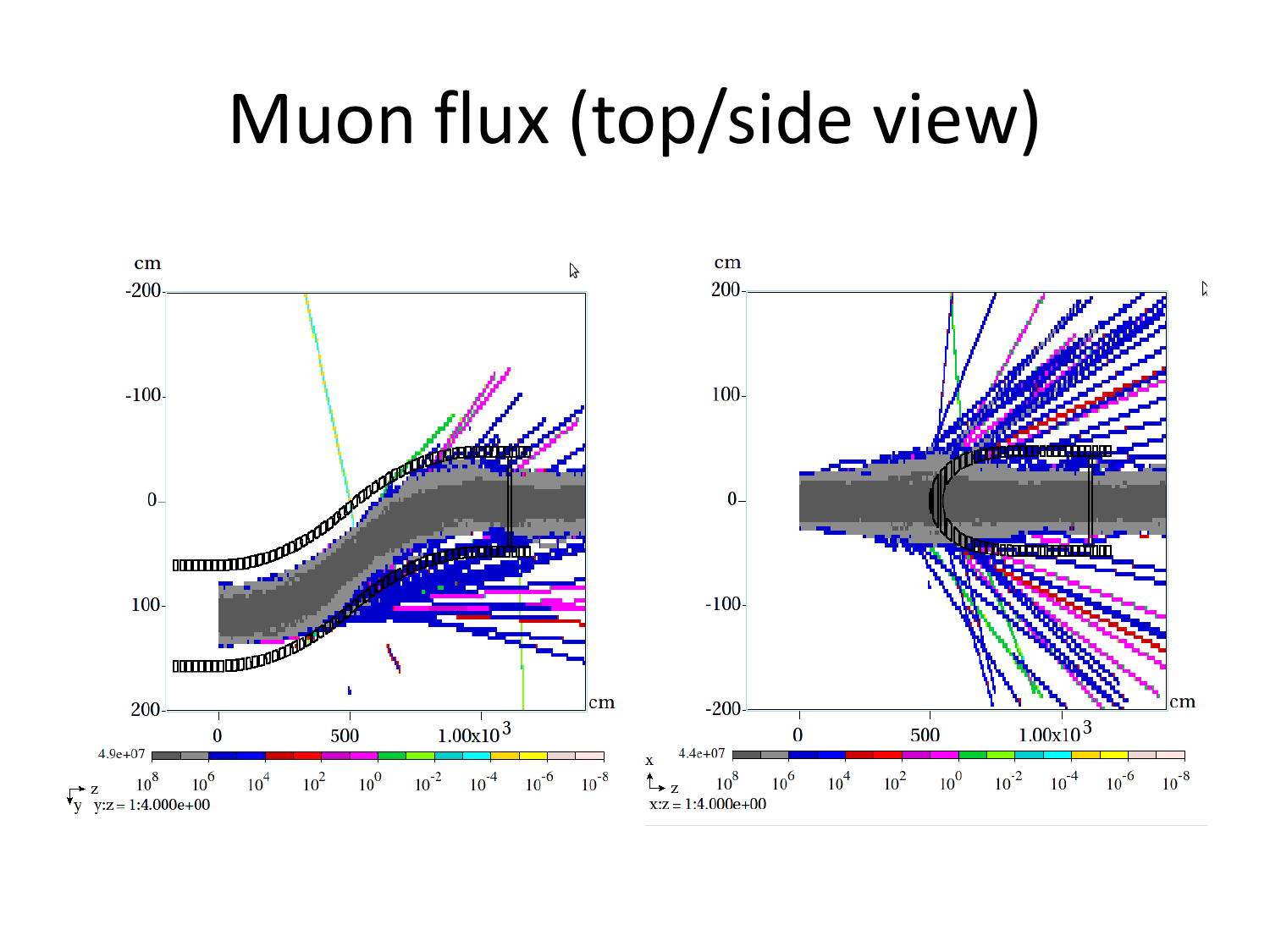## Proton flux (top/side view)

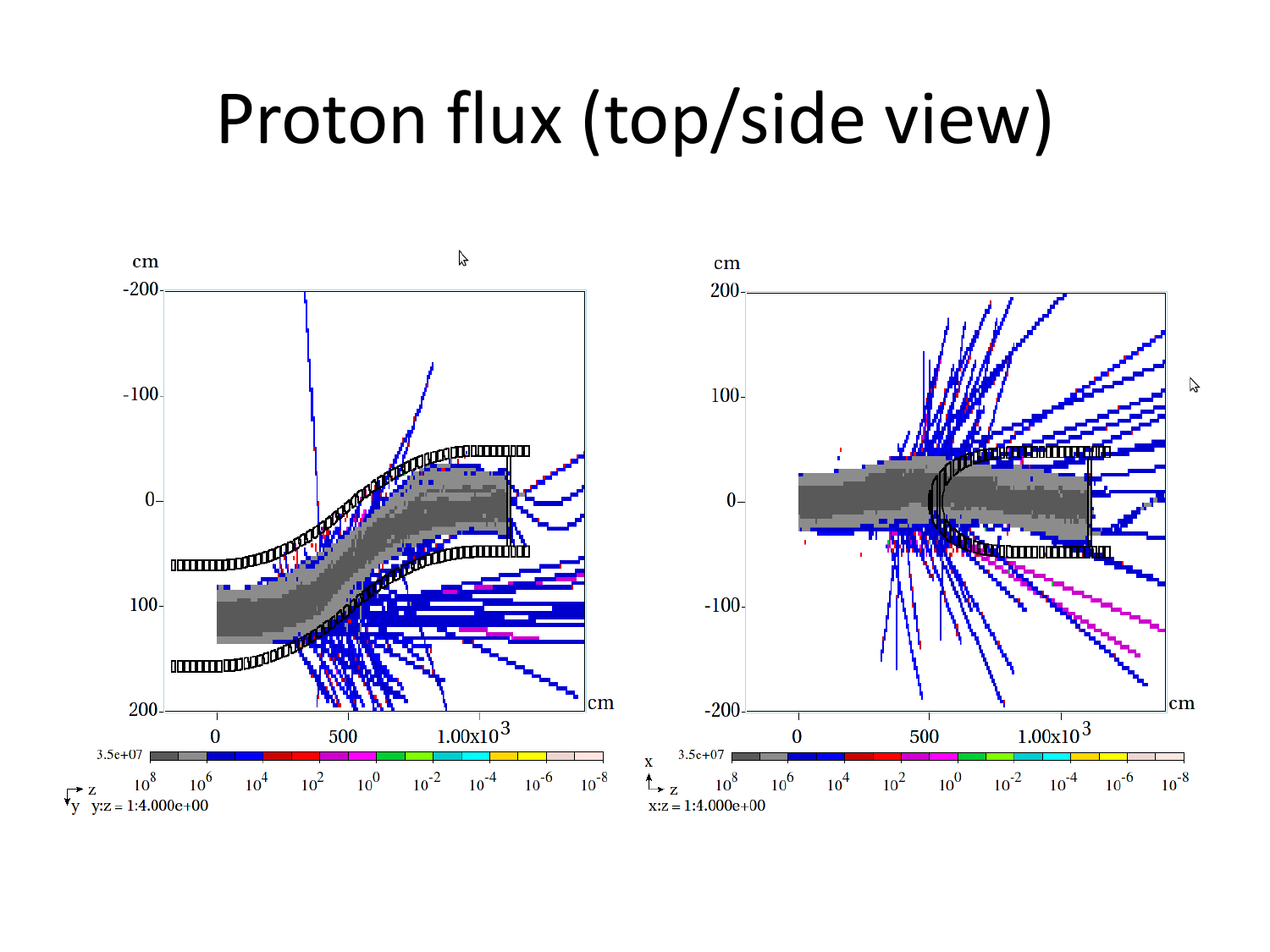# Muon flux (us/ds of the chicane)

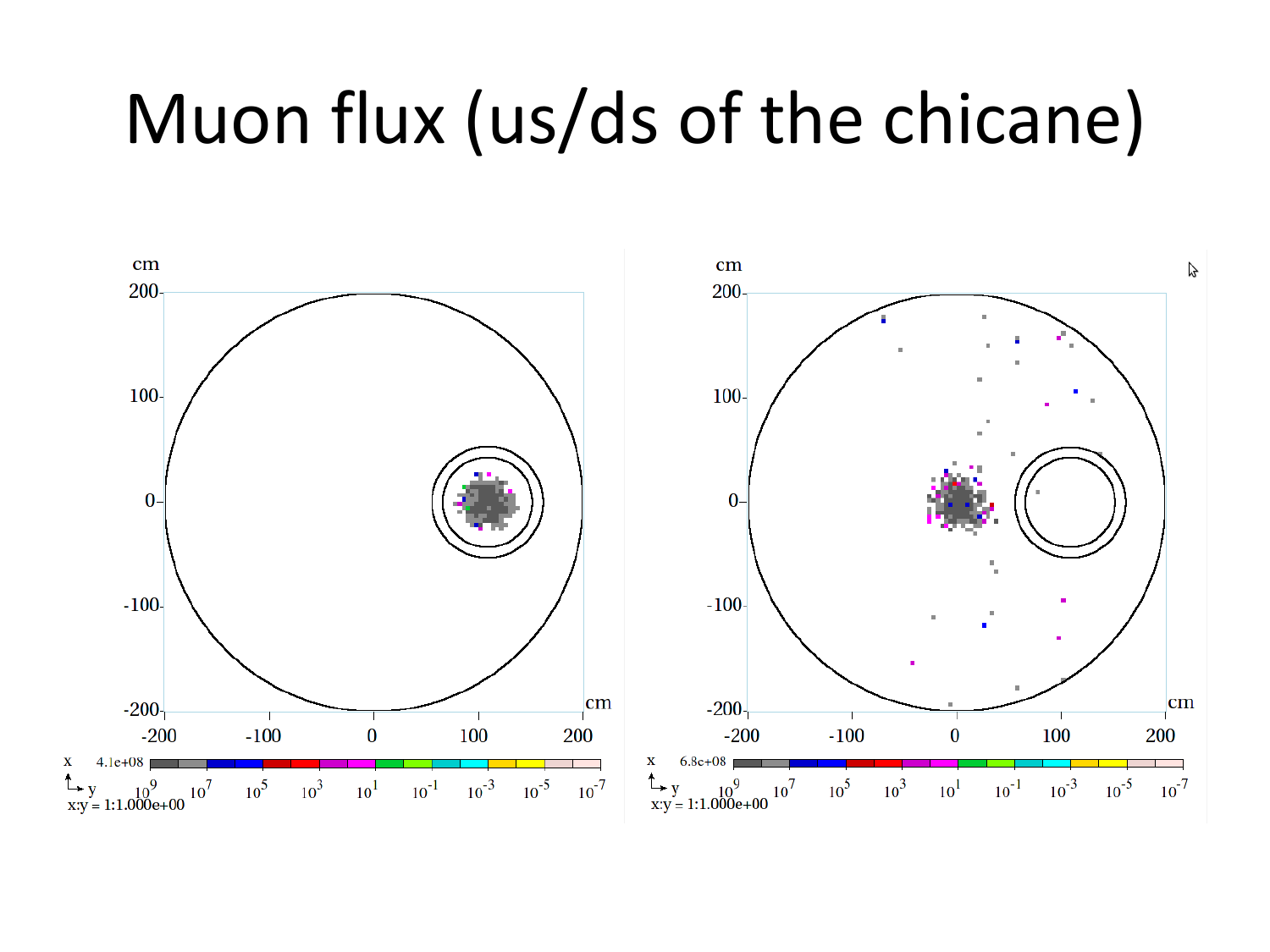## Proton flux (us/ds of the chicane)

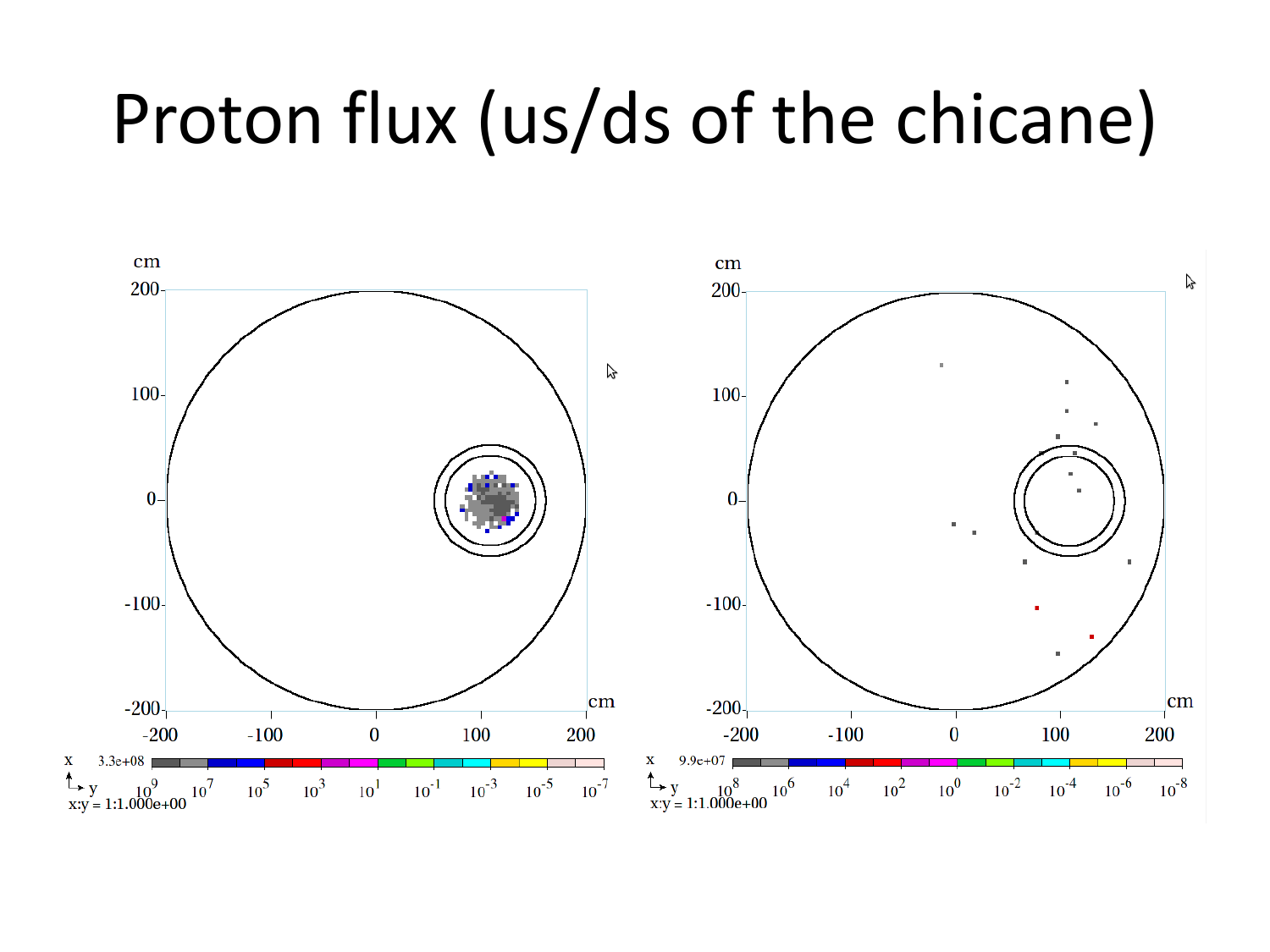#### Proton power density (top/side view)